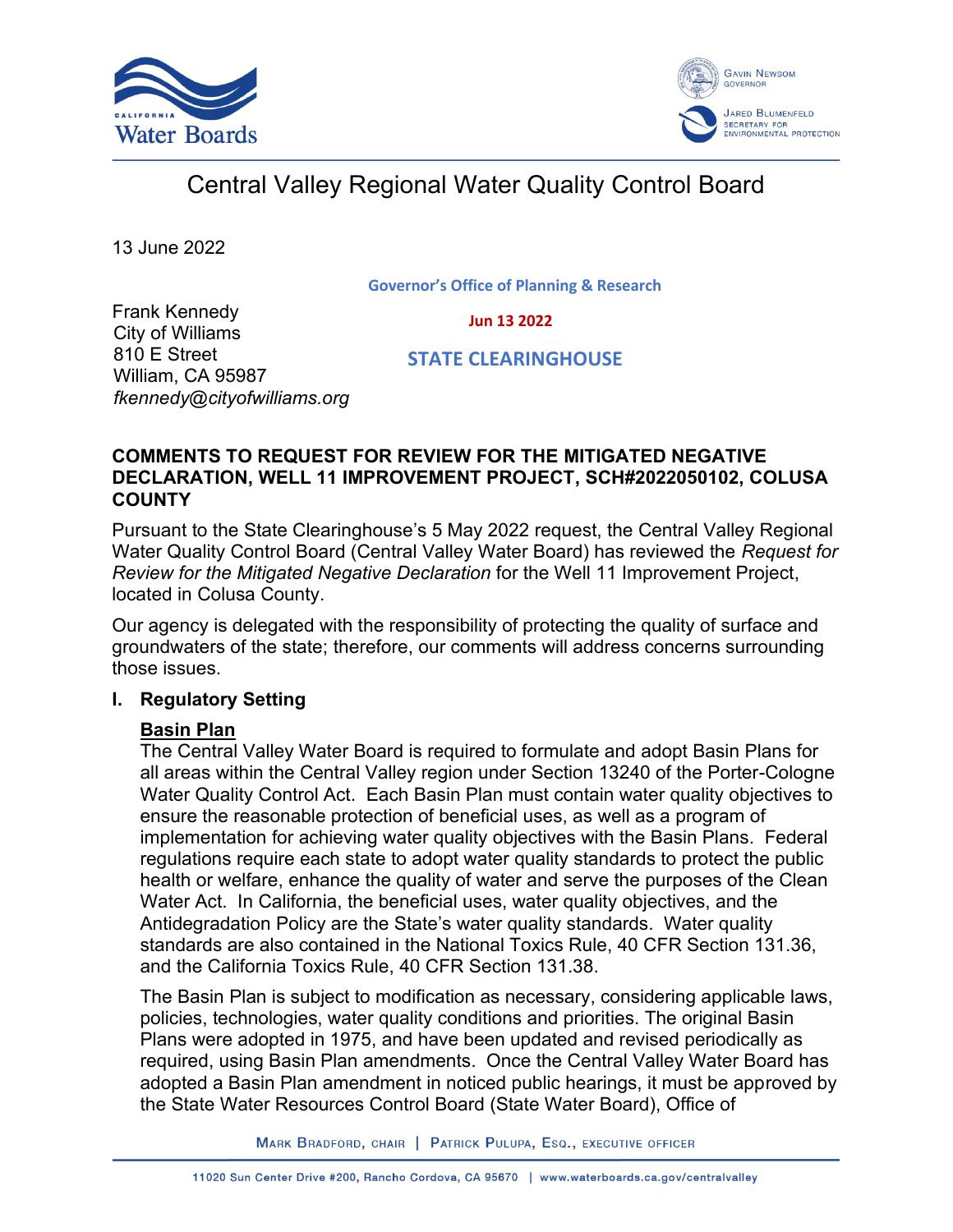Administrative Law (OAL) and in some cases, the United States Environmental Protection Agency (USEPA). Basin Plan amendments only become effective after they have been approved by the OAL and in some cases, the USEPA. Every three (3) years, a review of the Basin Plan is completed that assesses the appropriateness of existing standards and evaluates and prioritizes Basin Planning issues. For more information on the *Water Quality Control Plan for the Sacramento and San Joaquin River Basins*, please visit our website:

[http://www.waterboards.ca.gov/centralvalley/water\\_issues/basin\\_plans/](http://www.waterboards.ca.gov/centralvalley/water_issues/basin_plans/)

## **Antidegradation Considerations**

All wastewater discharges must comply with the Antidegradation Policy (State Water Board Resolution 68-16) and the Antidegradation Implementation Policy contained in the Basin Plan. The Antidegradation Implementation Policy is available on page 74 at:

https://www.waterboards.ca.gov/centralvalley/water\_issues/basin\_plans/sacsjr\_2018 05.pdf

In part it states:

*Any discharge of waste to high quality waters must apply best practicable treatment or control not only to prevent a condition of pollution or nuisance from occurring, but also to maintain the highest water quality possible consistent with the maximum benefit to the people of the State.*

*This information must be presented as an analysis of the impacts and potential impacts of the discharge on water quality, as measured by background concentrations and applicable water quality objectives.*

The antidegradation analysis is a mandatory element in the National Pollutant Discharge Elimination System and land discharge Waste Discharge Requirements (WDRs) permitting processes. The environmental review document should evaluate potential impacts to both surface and groundwater quality.

#### **II. Permitting Requirements**

## **Construction Storm Water General Permit**

Dischargers whose project disturb one or more acres of soil or where projects disturb less than one acre but are part of a larger common plan of development that in total disturbs one or more acres, are required to obtain coverage under the General Permit for Storm Water Discharges Associated with Construction and Land Disturbance Activities (Construction General Permit), Construction General Permit Order No. 2009-0009-DWQ. Construction activity subject to this permit includes clearing, grading, grubbing, disturbances to the ground, such as stockpiling, or excavation, but does not include regular maintenance activities performed to restore the original line, grade, or capacity of the facility. The Construction General Permit requires the development and implementation of a Storm Water Pollution Prevention Plan (SWPPP). For more information on the Construction General Permit, visit the State Water Resources Control Board website at:

[http://www.waterboards.ca.gov/water\\_issues/programs/stormwater/constpermits.sht](http://www.waterboards.ca.gov/water_issues/programs/stormwater/constpermits.shtml) [ml](http://www.waterboards.ca.gov/water_issues/programs/stormwater/constpermits.shtml)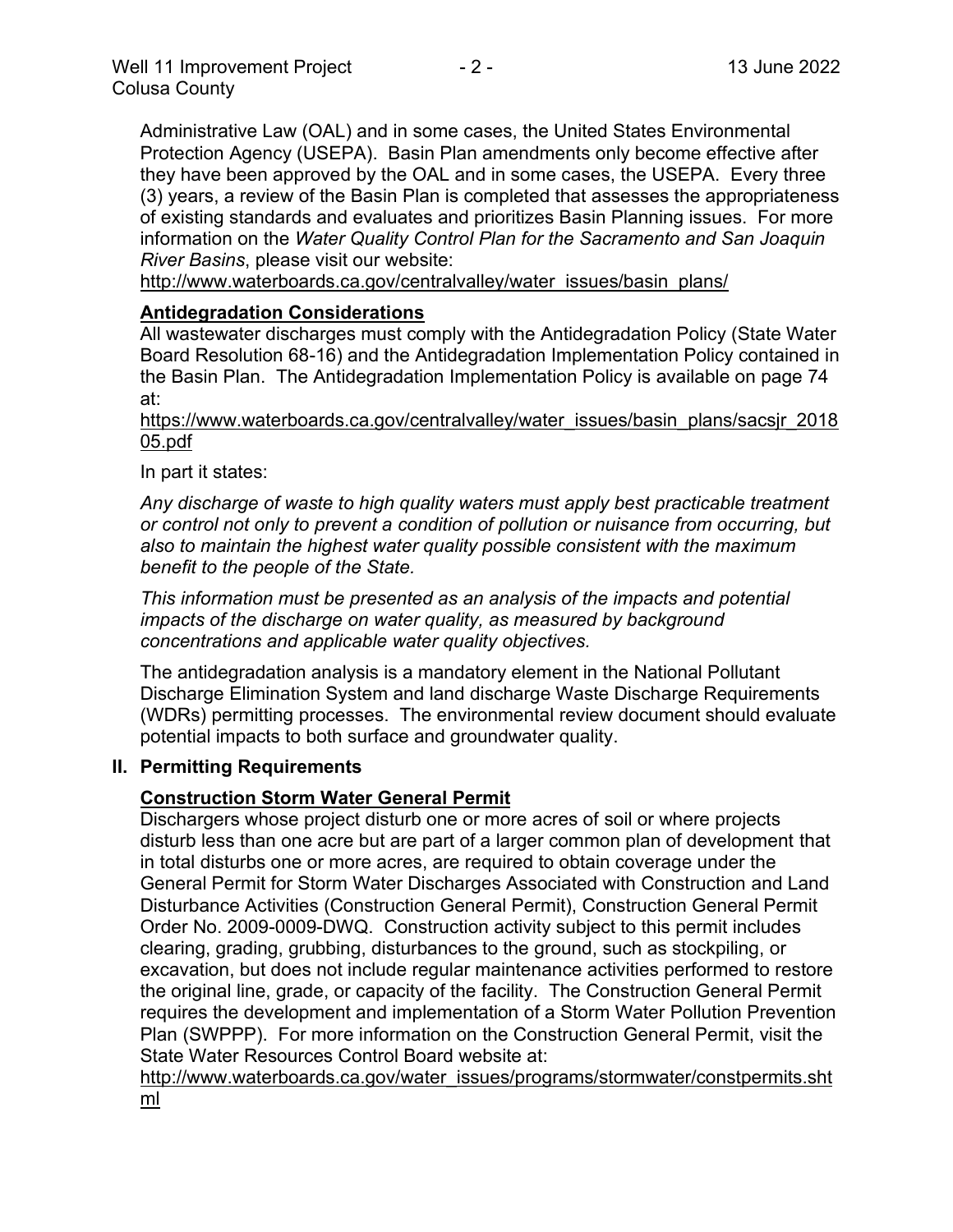## **Phase I and II Municipal Separate Storm Sewer System (MS4) Permits<sup>1</sup>**

The Phase I and II MS4 permits require the Permittees reduce pollutants and runoff flows from new development and redevelopment using Best Management Practices (BMPs) to the maximum extent practicable (MEP). MS4 Permittees have their own development standards, also known as Low Impact Development (LID)/postconstruction standards that include a hydromodification component. The MS4 permits also require specific design concepts for LID/post-construction BMPs in the early stages of a project during the entitlement and CEQA process and the development plan review process.

For more information on which Phase I MS4 Permit this project applies to, visit the Central Valley Water Board website at:

http://www.waterboards.ca.gov/centralvalley/water\_issues/storm\_water/municipal\_p ermits/

For more information on the Phase II MS4 permit and who it applies to, visit the State Water Resources Control Board at:

http://www.waterboards.ca.gov/water\_issues/programs/stormwater/phase\_ii\_munici pal.shtml

#### **Industrial Storm Water General Permit**

Storm water discharges associated with industrial sites must comply with the regulations contained in the Industrial Storm Water General Permit Order No. 2014- 0057-DWQ. For more information on the Industrial Storm Water General Permit, visit the Central Valley Water Board website at:

http://www.waterboards.ca.gov/centralvalley/water\_issues/storm\_water/industrial\_ge neral\_permits/index.shtml

#### **Clean Water Act Section 404 Permit**

If the project will involve the discharge of dredged or fill material in navigable waters or wetlands, a permit pursuant to Section 404 of the Clean Water Act may be needed from the United States Army Corps of Engineers (USACE). If a Section 404 permit is required by the USACE, the Central Valley Water Board will review the permit application to ensure that discharge will not violate water quality standards. If the project requires surface water drainage realignment, the applicant is advised to contact the Department of Fish and Game for information on Streambed Alteration Permit requirements. If you have any questions regarding the Clean Water Act Section 404 permits, please contact the Regulatory Division of the Sacramento District of USACE at (916) 557-5250.

#### **Clean Water Act Section 401 Permit – Water Quality Certification**

If an USACE permit (e.g., Non-Reporting Nationwide Permit, Nationwide Permit, Letter of Permission, Individual Permit, Regional General Permit, Programmatic

<sup>&</sup>lt;sup>1</sup> Municipal Permits = The Phase I Municipal Separate Storm Water System (MS4) Permit covers medium sized Municipalities (serving between 100,000 and 250,000 people) and large sized municipalities (serving over 250,000 people). The Phase II MS4 provides coverage for small municipalities, including non-traditional Small MS4s, which include military bases, public campuses, prisons and hospitals.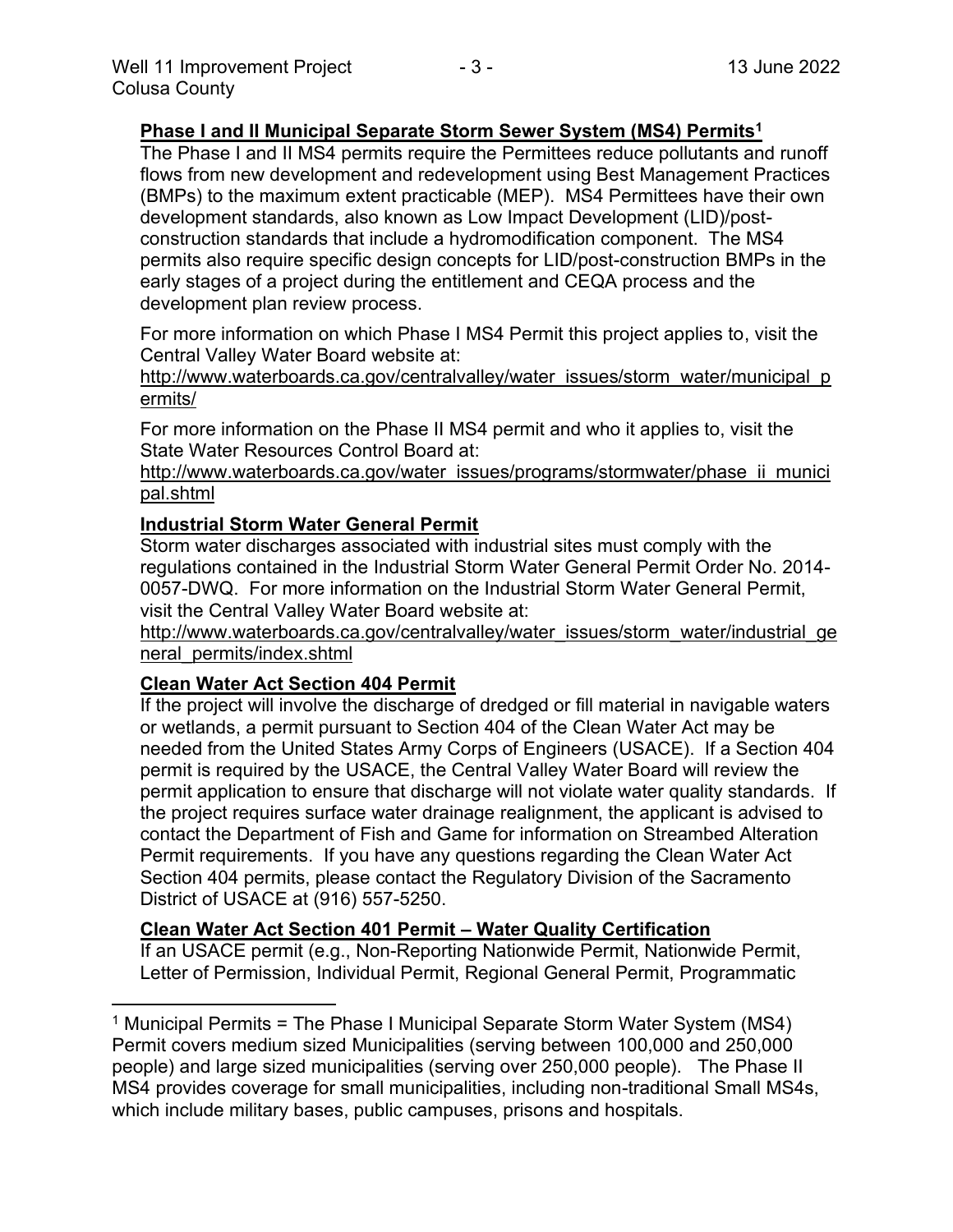General Permit), or any other federal permit (e.g., Section 10 of the Rivers and Harbors Act or Section 9 from the United States Coast Guard), is required for this project due to the disturbance of waters of the United States (such as streams and wetlands), then a Water Quality Certification must be obtained from the Central Valley Water Board prior to initiation of project activities. There are no waivers for 401 Water Quality Certifications. For more information on the Water Quality Certification, visit the Central Valley Water Board website at:

https://www.waterboards.ca.gov/centralvalley/water\_issues/water\_quality\_certificatio n/

## **Waste Discharge Requirements – Discharges to Waters of the State**

If USACE determines that only non-jurisdictional waters of the State (i.e., "nonfederal" waters of the State) are present in the proposed project area, the proposed project may require a Waste Discharge Requirement (WDR) permit to be issued by Central Valley Water Board. Under the California Porter-Cologne Water Quality Control Act, discharges to all waters of the State, including all wetlands and other waters of the State including, but not limited to, isolated wetlands, are subject to State regulation. For more information on the Waste Discharges to Surface Water NPDES Program and WDR processes, visit the Central Valley Water Board website at:https://www.waterboards.ca.gov/centralvalley/water\_issues/waste\_to\_surface\_wat er/

Projects involving excavation or fill activities impacting less than 0.2 acre or 400 linear feet of non-jurisdictional waters of the state and projects involving dredging activities impacting less than 50 cubic yards of non-jurisdictional waters of the state may be eligible for coverage under the State Water Resources Control Board Water Quality Order No. 2004-0004-DWQ (General Order 2004-0004). For more information on the General Order 2004-0004, visit the State Water Resources Control Board website at:

https://www.waterboards.ca.gov/board\_decisions/adopted\_orders/water\_quality/200 4/wqo/wqo2004-0004.pdf

#### **Dewatering Permit**

If the proposed project includes construction or groundwater dewatering to be discharged to land, the proponent may apply for coverage under State Water Board General Water Quality Order (Low Threat General Order) 2003-0003 or the Central Valley Water Board's Waiver of Report of Waste Discharge and Waste Discharge Requirements (Low Threat Waiver) R5-2018-0085. Small temporary construction dewatering projects are projects that discharge groundwater to land from excavation activities or dewatering of underground utility vaults. Dischargers seeking coverage under the General Order or Waiver must file a Notice of Intent with the Central Valley Water Board prior to beginning discharge.

For more information regarding the Low Threat General Order and the application process, visit the Central Valley Water Board website at:

http://www.waterboards.ca.gov/board decisions/adopted orders/water quality/2003/ wqo/wqo2003-0003.pdf